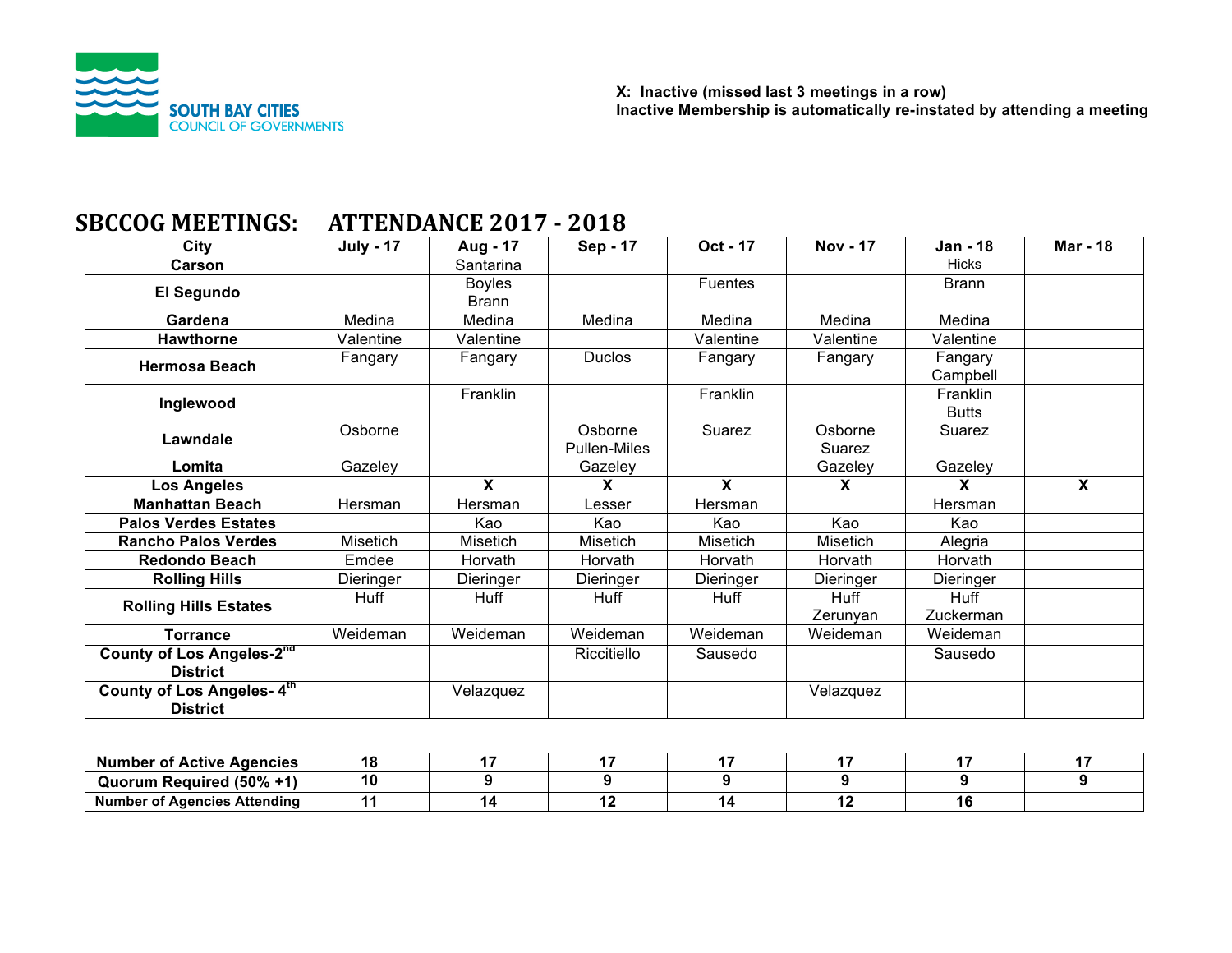## **SOUTH BAY CITIES COUNCIL OF GOVERNMENTS THURSDAY, JANUARY 25, 2018 SOUTH BAY CITIES COUNCIL OF GOVERNMENTS THEATER 20285 S. WESTERN AVENUE, 1ST FLOOR, TORRANCE, CA 90501**

## **I. CALL TO ORDER**

Chair Weideman called the SBCCOG Board of Directors meeting to order at 6:00pm.

# **II. INTRODUCTIONS**

## **In attendance were the following voting elected officials:**

Cedric Hicks, Carson Don Brann, El Segundo Dan Medina, Gardena Olivia Valentine, Hawthorne Hany Fangary, Hermosa Beach Bernadette Suarez, Lawndale Jim Gazeley, Lomita

Kenny Kao, Palos Verdes Estates Eric Alegria, Rancho Palos Verdes Christian Horvath, Redondo Beach Bea Dieringer, Rolling Hills Britt Huff, Rolling Hills Estates Kurt Weideman, Torrance Robert Sausedo, LA County District 2

# **Other elected officials in attendance:**

Mary Campbell, Hermosa Beach Jim Butts, Inglewood Steve Zuckerman, Rolling Hills Estates

## **Also in attendance were the following persons:**

John Jones, Torrance Michael Jackson, SBACC Connie Turner, SCE Isidro Panuco, Metro David Mieger, Metro Meghna Khanna, Metro Mark Dierking, Metro Greg Farr, Caltrans Jeff Kiernan, League of CA Cities Tina Cox, SCAQMD Michael Schwartz, Charter Communications

David Leger, SBCCOG Natalie Champion, SBCCOG Rosemary Lackow, SBCCOG Steve Lantz, SBCCOG Jacki Bacharach, SBCCOG Grace Farwell, SBCCOG Cierra Washington, SBCCOG Kim Fuentes, SBCCOG Ray Tahir, TECS Environmental Ted Hofman, Hofman & Son Doris Hofman, Hofman & Son

# **III. CONFIRM POSTING OF THE AGENDA BY THE CITY OF TORRANCE**

Jacki Bacharach confirmed that the agenda was properly posted in the City of Torrance.

# **IV. ANNOUNCEMENTS OF ANY CHANGES TO THE AGENDA**

## **V. PUBLIC COMMENT**

Ray Tahir gave a brief update on the Gardena/MS4 Permit litigation that is ongoing. Mr. Tahir reported that in December, a state appellate court ruled that any MS4 Permit requirement that is not explicitly or expressly required by federal law is considered an unfunded mandate subject to reimbursement under the California Constitution. For more detail, Mr. Tahir's presentation is available online at:

http://www.southbaycities.org/sites/default/files/board\_directors/meeting/PRESENTATION\_MS4%20Ray%20Tahir %20Public%20Comment.pdf

## **VI. CONSENT CALENDAR**

- **A. November Meeting Minutes** *(attachment) –* **Approved**
- **B. Contract with GSE Solutions for Engineering Services** *(attachment)* **– Approved**
- **C. Equipment Replacement Schedule** *(attachment)* **– Approved**
- **D. Actions Approved by the Steering Committee** *(attachment)* **– Received and Filed**
- **E. Monthly Reports – Received and Filed**
	- **1. South Bay Environmental Services Center Report** *(attachment)*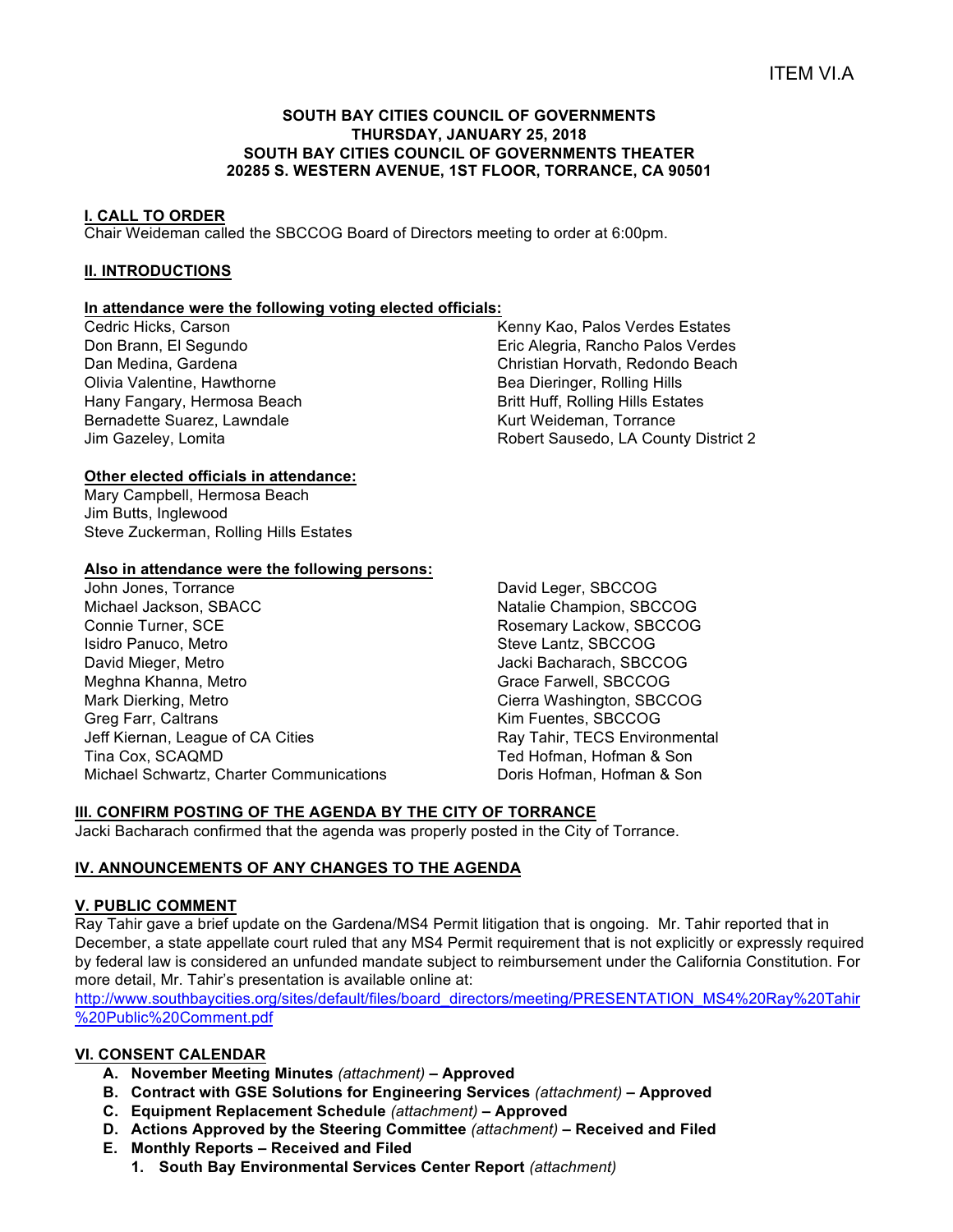## **2. Transportation Report** *(attachment)*

**MOTION** by Board Member Franklin, seconded by Board Member Horvath, to **APPROVE** the Consent Calendar. No objection. Board Member Hicks abstained. So ordered.

## **VII. PRESENTATIONS**

## **1. Face of the Program**

Grace Farwell gave the inaugural "SBCCOG: Face of the Program" presentation, aimed at introducing SBCCOG staff and their program responsibilities to the Board of Directors. Ms. Farwell touched on her current responsibilities at the SBCCOG, her prior professional career, as well as personal interests. Her presentation can be viewed on the SBCCOG's website at:

http://www.southbaycities.org/sites/default/files/board\_directors/meeting/PRESENTATION\_SBCCOG-Face%20of%20the%20Program\_GF.pdf

# **2. Southern California Aerospace Alliance**

Michael Jackson, of the South Bay Association of Chambers of Commerce (SBACC), briefly presented on the Southern California Aerospace Alliance (SCAA). Mr. Jackson explained that the SCAA formed as a result of years of work by the SBACC. The goal of the SCAA is to bring together key players in the South Bay region to help secure and protect the LA Air Force Base from the threat of future closures as part of cost-saving measures by the Federal Government. The LA Air Force Base is a crucial economic driver in the area and has faced possible closure during prior Base Alignment and Closure or "BRAC" cycles. Mr. Jackson is hoping to get as many cities involved as possible to show the interconnectedness of the LA Air Force Base and the surrounding communities.

# **3. Green Line Alignment for South Bay Extension**

David Mieger and Megna Khanna, both of Metro, reviewed the status of the Green Line Extension to Torrance and the possible route alignments currently being considered. The Green Line Extension is currently in an alternatives analysis. This is Metro's second round of outreach, building upon outreach done in Fall 2017. There are currently 4 route alignments being studied based on discussions with the residents in the cities of Lawndale, Redondo Beach, and Torrance. Ms. Khanna reviewed the route alignments and explained the cost differences associated with each, but noted that overall ridership would be approximately the same no matter which alignment is ultimately selected.

For more information and further detail, Metro's presentation is available online at: http://www.southbaycities.org/sites/default/files/board\_directors/meeting/PRESENTATION\_Metro%20South %20Bay%20Light%20Rail%20Extension%20Presentation.pdf

# **4. Status on the Measure A Implementation Steering Committee**

Torrance Community Services Director and SBCCOG Park and Recreation Directors' Chair, John Jones, gave a brief update on the status of the Measure A park bond that was approved by LA County voters in November 2016.

Mr. Jones explained that Measure A is a funding source for park/open space needs through both an annual formula allocation as well as a grant program. The Measure A Steering Committee has been working on a final implementation document that will guide the awarding of grants. Mr. Jones believes that the Measure A Steering Committee is deviating from the initial intent of the Measure by opening the grant applications to a wide array of possible community-based organizations. Mr. Jones asked for cities to send the Board of Supervisors letters of support, urging them to enact Measure A as promised to the voters.

# **5. Update on Stormwater Funding Committees**

Board Member Fangary announced that there are efforts underway to get a measure on the November 2018 ballot that would provide a revenue source to address the stormwater needs of the region. Further updates will be provided via a written report to the Board of Directors.

# **VIII. Transportation Reports**

# **A. Metro Report by Board Member James Butts/Mike Bohlke**

Board Member Butts provided an update on the Metro Board of Directors' actions. The Metro Board recently approved an advertising policy that would put advertising kiosks at various stations. Board Member Butts also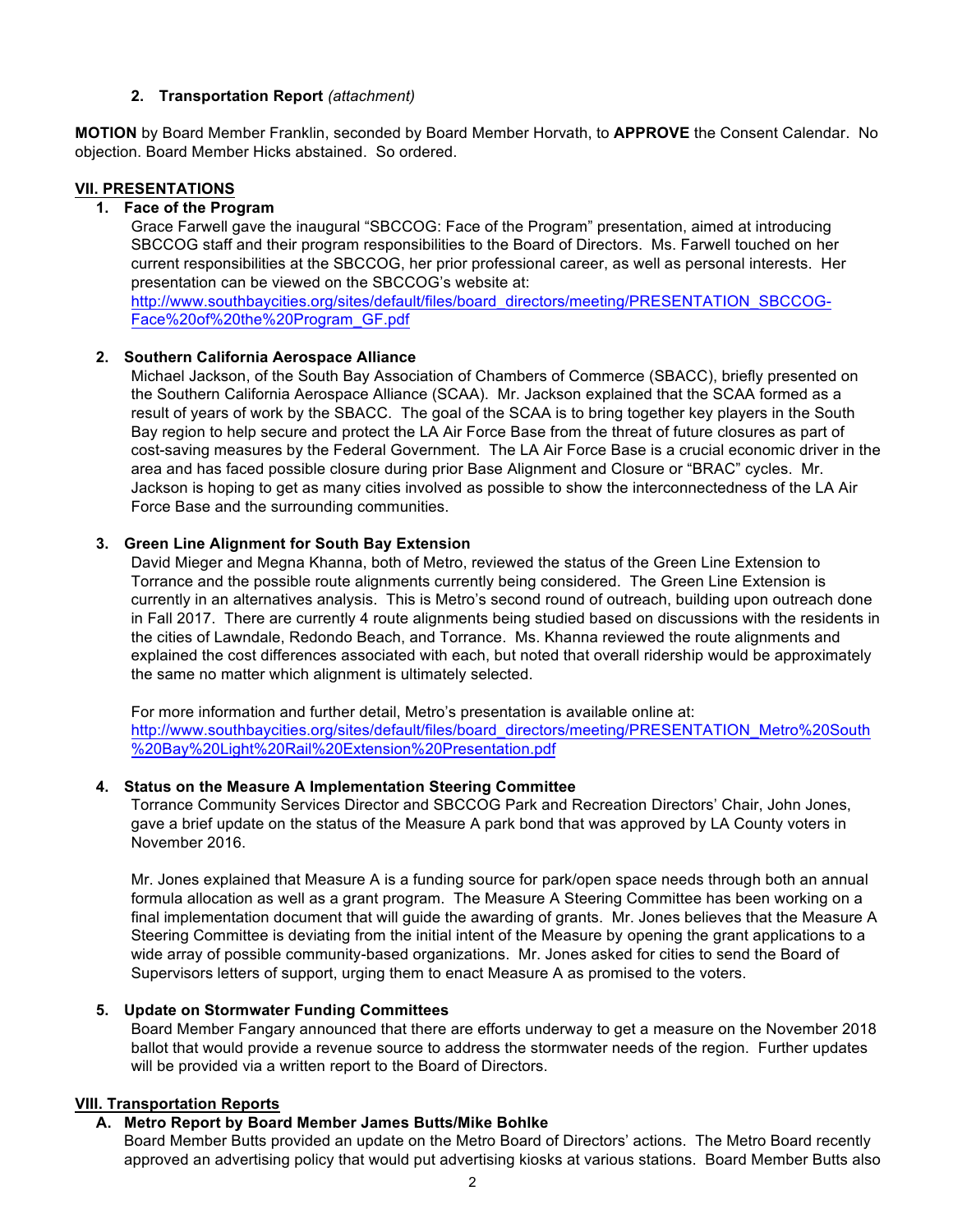announced that Metro CEO Washington will be providing more frequent reports to the Board, covering things such as change orders/contract amendments to help increase the CEO's accountability to the Board. Board Member Butts then asked the SBCCOG Board if they were aware of the video on the news showing the interaction between the LAPD officer removing a Metro passenger from a Metro train car. Several SBCCOG Board Members raised their hands. Board Member Butts gave a brief background on the situation and provided information from the law enforcement point of view, as a result of his many years as a police officer and Police Chief. Board Member Butts explained that Metro has a Code of Conduct that all passengers agree to when purchasing their tickets and explained that Metro recently contracted with LA County Sheriff, LAPD, and LBPD to police Metro lines. There was discussion among the Board regarding the actions of the police officer and the passenger.

## **B. Service Council report by Ralph Franklin, Chair**

Board Member Franklin provided a written update.

## **C. Transportation Committee Report**

## 1. **2018-19 Measure R SBHP Metro Budget Request**

Board Member Horvath gave a brief report on the January Transportation Committee meeting, noting that the Metro Budget Request was recommended to the Board for approval and recommendation to Metro.

**MOTION** by Board Member Sausedo, seconded by Board Member Gazeley, to **APPROVE** the 2018-19 Measure R SBHP Metro Budget Request. No objection. So ordered.

# 2. **Development of Measure M Guidelines Update**

Ms. Bacharach reported that the Administrative Guidelines are being approved by Metro's CEO and that the next step will be for the sub-regions to develop their sub-regional programs. Mr. Lantz explained that the SBCCOG and its cities, along with other possible stakeholders, must now develop project selection criteria and project performance measures. Ms. Bacharach encouraged the Palos Verdes Peninsula cities to participate in the development of these programs, particularly because they have been largely ineligible for funding through the Measure R South Bay Highway Program due to their lack of state highways.

## 3. **ExpressLane Operations and Net Revenue Use**

Mr. Lantz briefly reminded the Board that Metro is interested in borrowing Net Toll Revenues from the I-110 and I-10 ExpressLanes to help fund the construction of additional ExpressLanes throughout the County. The SBCCOG is opposed to this and believes that this policy is not keeping with State law that requires the funds be spent in the corridor in which they are collected.

# **IX. SBCCOG PROGRAM ACTION ITEMS, REPORTS AND UPDATES**

# **A. Mid-Year Budget Adjustment and Forecast**

Board Member Dieringer, seconded by Board Member Kao, made a motion to review this item after reviewing Agenda Item 9C, the Review of the Dues Formula. The motion did not pass.

Ms. Bacharach explained that at the beginning of the fiscal year there was an approximate \$60,000 deficit in the SBCCOG budget. Ms. Bacharach was pleased to note that budget deficit was eliminated, and the budget is now balanced.

**MOTION** by Board Member Gazeley, seconded by Board Member Franklin, to **APPROVE** the mid-year budget adjustment and forecast.

# **B. General Assembly Planning**

Ms. Bacharach reported that Larry Kosmont is assisting in development of the program. He will be speaking as well, addressing the changes in retail industry.

# **C. Review of Dues Formula**

Ms. Bacharach began the discussion by informing the Board that there was not much participation in the Ad Hoc Dues Formula Committee. A proposal was developed that would create a \$.37 per capita dues formula (based off the 2010 census) with a \$3,500 minimum/base, which would be effective July 2019.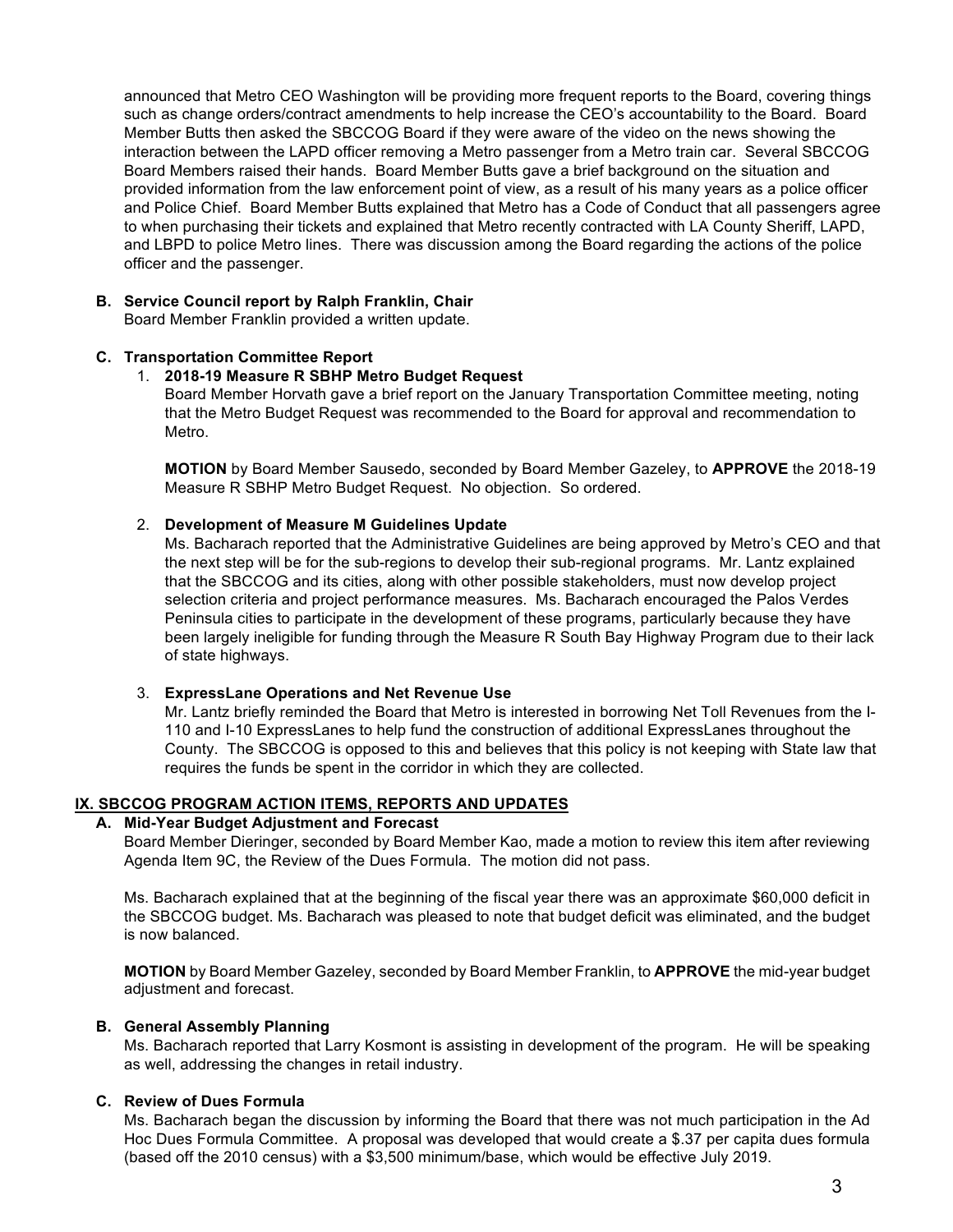Chairman Weideman explained that the Steering Committee, which was attended by 10 jurisdictions, considered the proposal. Chairman Weideman reported that the Steering Committee decided to keep the dues formula the same and not recommend a change at this time. He also pointed the Board to a letter from Board Member Valentine and the City of Hawthorne on this issue. The letter is available here: http://southbaycities.org/sites/default/files/board\_directors/meeting/HANDOUT\_Hawthorne%20Letter%20.pd f

Board Member Valentine explained that her letter expressed Hawthorne's concern that a purely populationbased formula is unfair to cities because it was overly simplistic, indicating that a large population does not mean a large revenue source.

There was considerable discussion amongst the Board of Directors as to what formula is fair, their goals of keeping the SBCCOG united, as well as services received from the SBCCOG, while still hearing the concerns of cities.

**MOTION** by Board Member Hersman, seconded by Board Member Alegria, to return the issue to the Ad-Hoc Dues Committee for additional input from as many cities as possible, and to bring options to the Steering Committee.

Board Member Sausedo asked for an amendment to the motion to stipulate that any new formula be introduced after the completion of the five-year dues increase plan. The amendment was not accepted.

**SUBSTITUTE MOTION** by Board Member Sausedo, seconded by Board Member Fangary, to **RETURN** the issue to the Ad-Hoc Dues Committee for additional input from as many cities as possible, and that any recommended changes be implemented after the completion of the five-year dues increase plan. Ayes: Carson, Gardena, Hawthorne, Hermosa Beach, Inglewood, Lawndale, Redondo Beach, Torrance, and LA County District 2. Nays: Lomita, Manhattan Beach, Palos Verdes Estates, Rancho Palos Verdes, Rolling Hills, Rolling Hills Estates. The motion **PASSES**.

## **D. Climate Action Planning**

The Forum took place on December 13<sup>th</sup> and was very well attended. Handouts were made available to the Board. They are available online at:

http://southbaycities.org/sites/default/files/board\_directors/meeting/HANDOUT\_CAP%20Forum%20Informati on%20Documents.pdf

#### **E. Homeless Services**

Ms. Bacharach reported that there are performance metrics in the agenda packet and noted that the SBCCOG is working on extending PATH services funding.

## **F. Broadband**

Ms. Bacharach noted that Supervisor Hahn will not be providing funding for the project, but that the SBWIB will be getting funding from Supervisor Ridley-Thomas. Work on the RFP will begin in about a week.

## **G. Short Term Rental Task Force**

The last meet was very informative. Ms. Bacharach asked for additional participation by Council Members as their attendance is important in the discussion.

#### **H. Grant Opportunities**

Ms. Bacharach reported that she was recently in Sacramento meeting with CARB and the CEC. The SBCCOG is working with those agencies as well as the AQMD on a possible neighborhood electric vehicle buy-down program.

There are efforts underway to bring in funding to provide educational services for Coyote Management.

## **I. Other**

Ms. Bacharach informed the Board that there is a CALCOG conference in Monterey. There will also be a request for nominations to various SCAG and Metro Service Council committees.